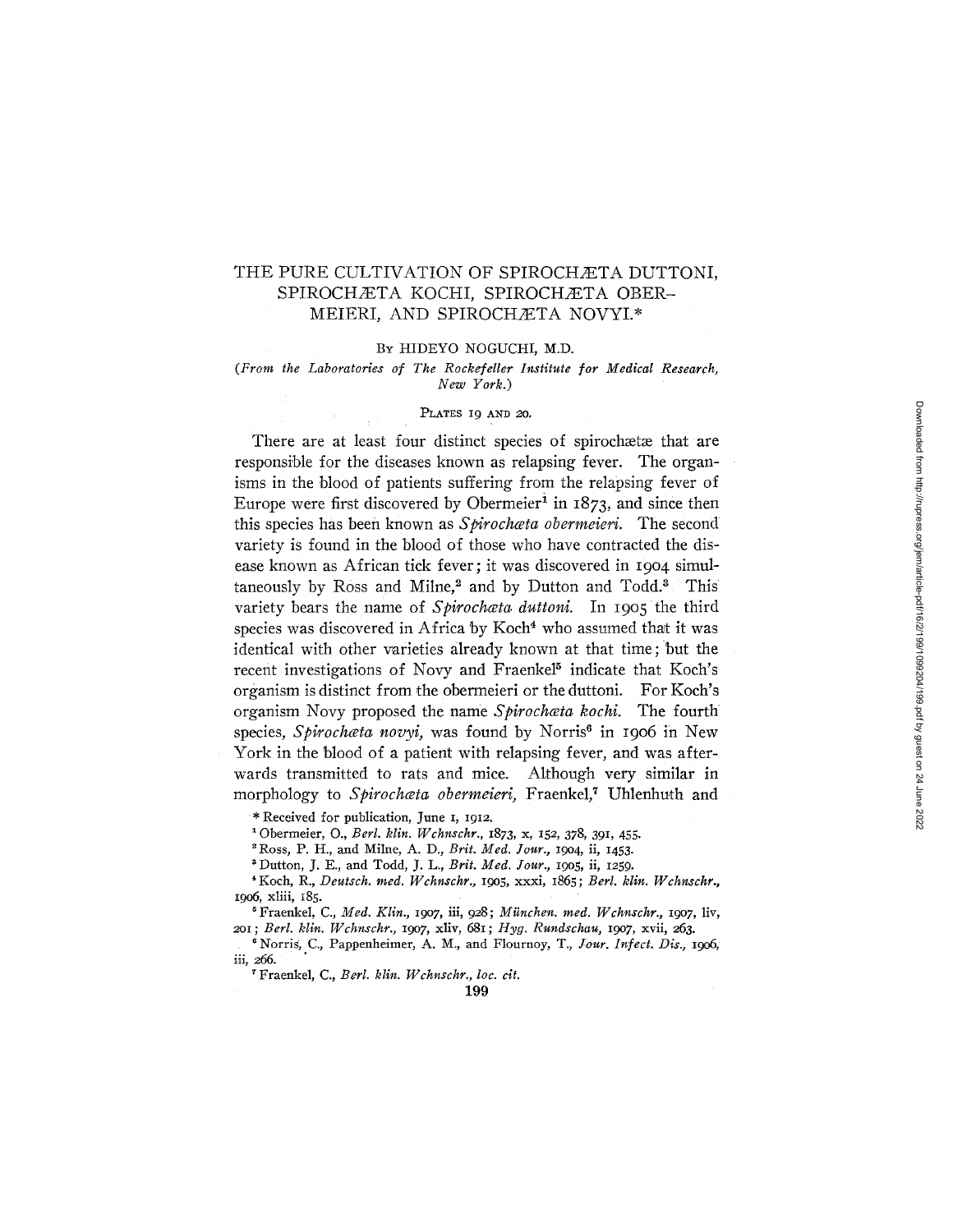Haendel,<sup>8</sup> Schellack,<sup>9</sup> Strong,<sup>10</sup> Manteufel,<sup>11</sup> and others, consider *Spirochata novyi* to be a distinct species, chiefly on account of the immunity phenomena.<sup>12</sup>

There is another variety which was described by  $Carter<sup>13</sup>$  in India. but it is not yet definitely determined whether or not this is identical with *Spirochceta novyi* or *Spirochceta obermeieri,* although Novy considers it a distinct species on account of its being somewhat thinner than any of the other organisms.

Schellack gives the following comparison of various species:

*Splrochceta duttoni:* length, 24 to 3o microns; width, 0.45 of a micron. *Splrochceta obermderi:* length, 19 to 2o microns; width, o.39 of a micron. *Splrochceta novyi:* length, 17 to 2o microns; width, o.31 of a micron.

My success in causing other spirochaetae to grow in culture media made it seem advisable for me to apply similar principles to the blood spirochætæ, Spirochæta duttoni, Spirochæta kochi, Spiro*chata obermeieri, and Spirochata novyi, especially as no one had* succeeded in obtaining *in vitro* a culture of any of these spirochaetae in which growth was kept up for many generations by transplanting the organisms from culture to culture.<sup>14</sup>

There are some investigators who observed a decided increase in the number of the organisms when citrated blood was kept at room temperature or in the thermostat, but they failed to obtain a second generation. According to Novy and Knapp, blood containing the spirochaetae may remain infectious for many days, but no true cultivation is effected.

s Uhlenhuth, P., and Haendel, *Arb, a. d. k. Gsndhtsamte.,* 19o7, xxvi, i.

' Schellack, C., *Arb. a. d. k. Gsndhtsamte.,* 19o8, xxvii, 364.

10 Strong, R. P., *Philippine Your. Sc.,* 19o8, iii, 231.

=1 Manteufel, *Arb. a. d. k, Gsndhtsamte.,* 19o8, xxvii, 327.

<sup>12</sup> Novy, F. G., and Knapp, R. E., *Jour. Infect. Dis.*, 1906, iii, 291. Breinl, A., and Kinghorn, A., *Lancet*, 1906, i, 668; *Mem. Liverpool School Trop. Med.*, 19o6 , xx, 61.

<sup>13</sup> Carter, H. V., *Deutsch. med. Wchnschr.*, 1879, v, 189, 351, 386.

<sup>14</sup> Williams, L. A. and R. S., Mem. Liverpool School Trop. Med., 1906, xxi, 101. Duval, C. M., and Todd, J. L., *Lancet*, 1909, i, 834. Levaditi, C. (Compt. rend. *Acad. d. sc,* 19o6, cxlii, IO99), and Novy, F. G., and Knapp, R. E. *(Your. An\*. Med. Assn.,* 19o6, xlvii, 2152), succeeded in keeping up the growth of *Spirochceta kochi* and *Spirochceta novyl* (formerly thought to be the obermeieri by Novy), respectively, for many generations by means of collodion sacs placed in the peritoneal cavity of rabbits; but their work does not enter into consideration in the discussion of cultivation *in vitro.*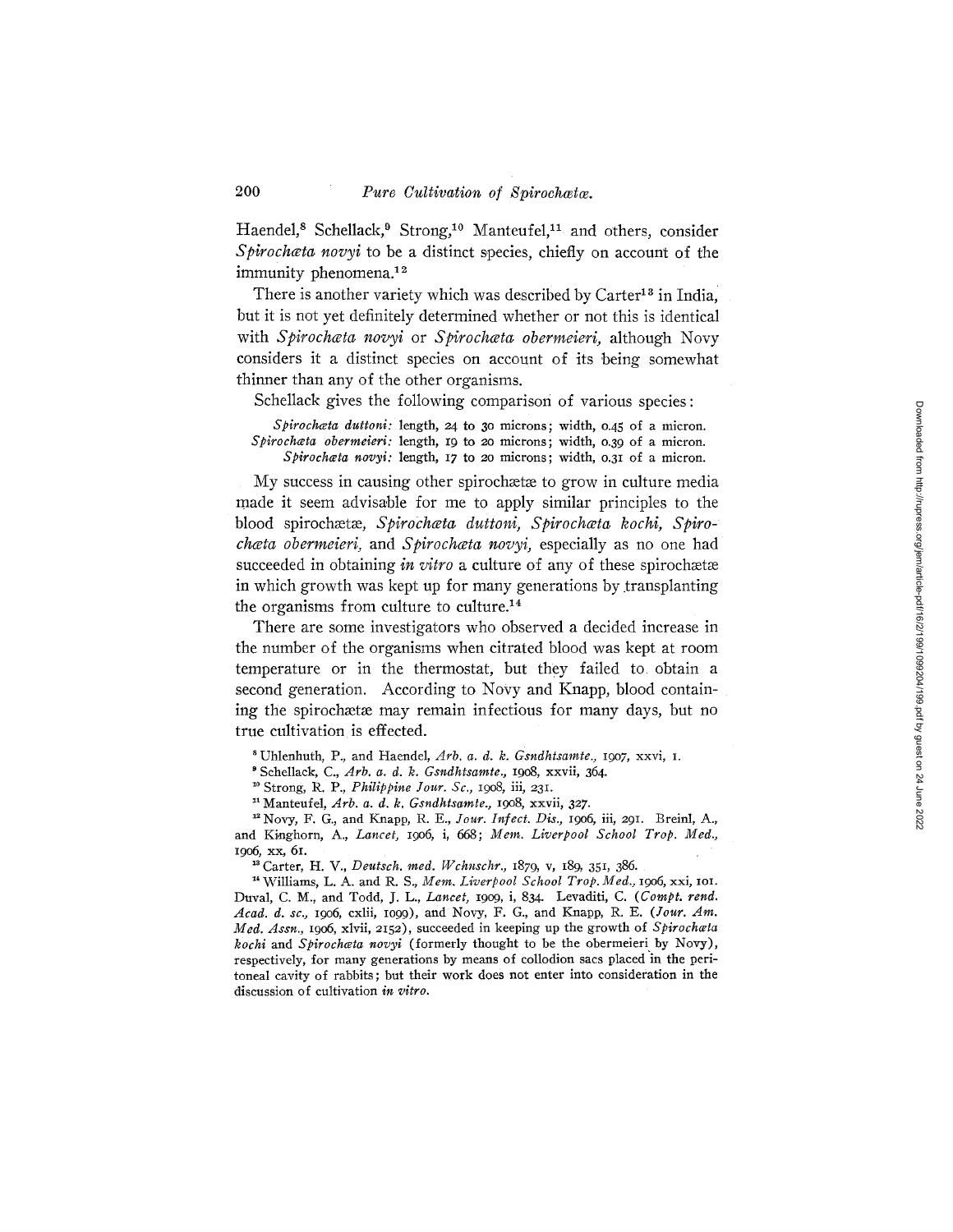As will be described in detail later, I have found the conditions that are necessary for obtaining cultures *in vitro* of the organisms of the relapsing fevers. These conditions are somewhat different from those required by the other spirochata I have cultivated. Thus, for the pallidum, microdentium, maerodentium, mucosum, refringens, and phagedenis, a strict anaerobiosis is necessary;while for the relapsing fever spirochaetae the presence of oxygen seems to be essential. My cultivation experiments will be reported in the following pages.

*Material for Cultivation.*<sup>15</sup>-Four different strains of spirochætæ were employed for the experiments here described: *Spirochata duttoni, Spirochceta kochi, Spirochceta obermeieri,* and *£pirochwta novyi.* All of these have been preserved for many years in rats or mice.

*Method of Cultivation.--After* trying various culture media and methods I found the following to be the most suitable and reliable for the growth of all of the blood spirochaeta. Into each of a number of sterile test-tubes (I use tubes 2 by 20 centimeters) is placed a piece (not too small) of sterile fresh tissue, usually rabbit kidney, and then are added a few drops of citrated blood from the heart of the infected mouse or rat. Following this, about fifteen cubic centimeters of sterile ascitic or hydrocele fluid are quickly poured into the tubes, and the contents of some of the tubes are covered with a layer of sterile paraffin oil, while the rest are left without the oil. The tubes are now transferred to a thermostat at  $37^\circ$  C.

It is essential to obtain the blood from the infected animal absolutely aseptically. In my experiments, under ether anesthesia, the blood was drawn directly from the heart and was then mixed immediately with citrate solution (1.5 per cent. sodium citrate in physiological saline solution). It is best to obtain the blood between the forty-eighth and the seventy-second hours after the inoculation of the animal. The blood suspension thus prepared was examined for the spirochætæ under the dark-field microscope and was then used for the inoculation of the culture tubes.

<sup>15</sup> I am under great obligation to Professor F. G. Novy for placing at my disposal his strains of *Spirochceta\_duttoni, Spirochceta obermeieri,* and *Spirochceta*  novyi. The *Spirochata kochi* employed by me was obtained from Dr. B. T. Terry.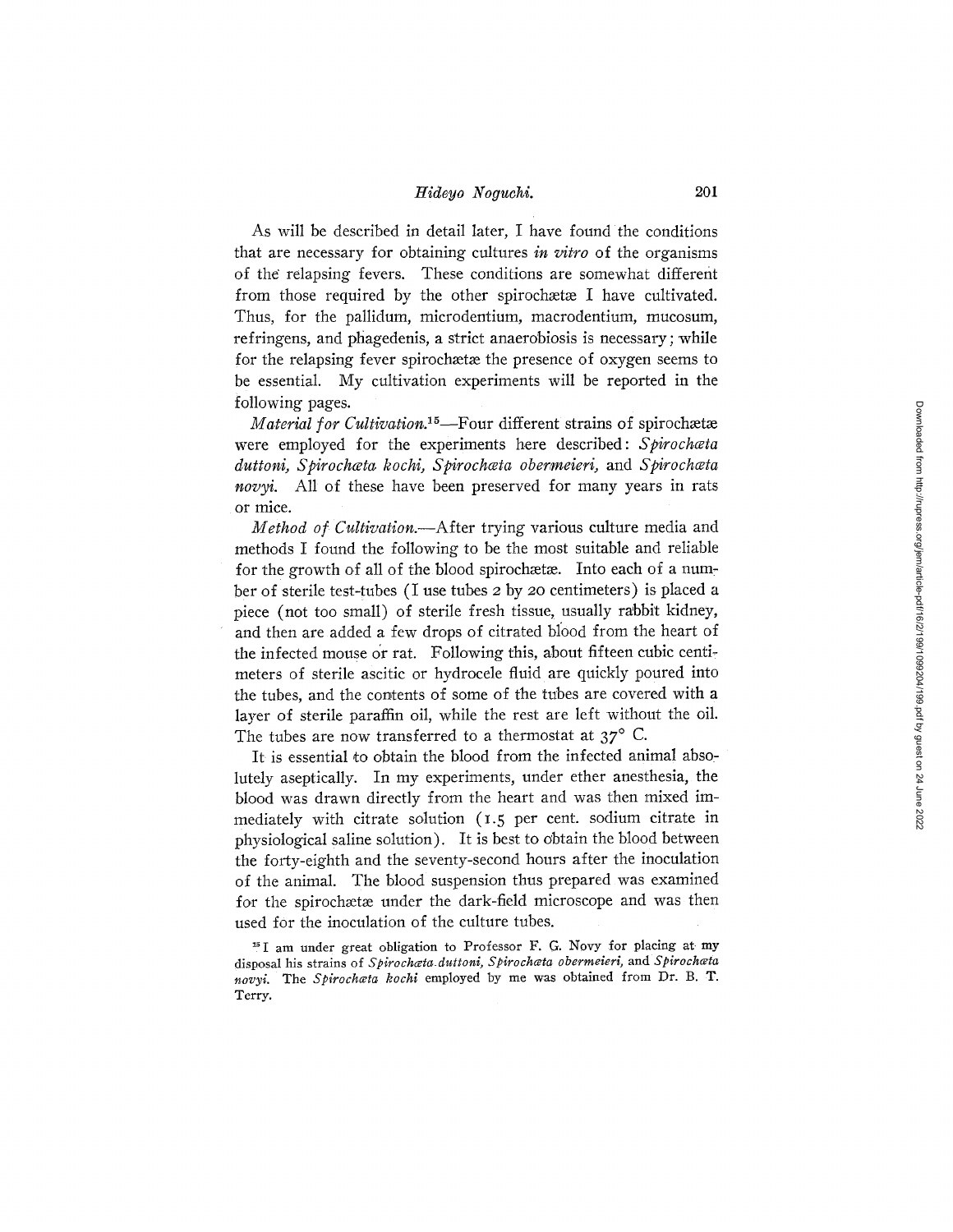It is very important to employ samples of ascitic fluids which contain no bile, but which form a loose fibrin in the culture tube, for many specimens are unsuitable just because they contain too much bile or do not cause the formation of fibrin when mixed with the fresh tissue in the culture tube. Fluids which have been heated to  $56^\circ$  to  $60^\circ$  C. for thirty minutes, or which have been filtered through the Berkefeld filter are unsuitable. The addition of bouillon or sugar to the fluids also diminishes their cultural value. Sterile tissue kept a day or two on ice is less suitable for cultivation purposes than fresh tissue, and may prove not at all suitable.

It is not necessary to introduce a large number of spirochætæ into the culture tubes. An examination of the culture made immediately after my inoculations usually showed one organism in every twenty or thirty fields, but sometimes it was almost impossible to find a spirochæta even after a long search.

*Results of Cultivation.--By* the method described above I have succeeded in obtaining pure cultures of the four varieties with which I experimented; *i. e.*, Spirochata duttoni, Spirochata kochi, Spiro*chata obermeieri, and Spirochata novyi. Spirochata kochi was the* first to be cultivated and has already gone through twenty-nine generations within six months. *Spirochata novyi* was the last to be cultivated and is now in its fourth passage. It may be stated that subcultures can be obtained in the tissue ascitic fluid media by inoculating into it about 0.5 of a cubic centimeter of the original culture. For growth in these subcultures the addition of a small amount of normal rat or human blood is advantageous but not essential.

#### PURE CULTIVATION OF SPIROCHÆTA DUTTONI.

*Rate of Multiplication.--When* a small number of organisms is inoculated, the original culture tube shows almost no sign of multiplication within twenty-four hours. On microscopical examination, after forty-eight hours one perceives a slight increase in the number of organisms, but at the seventy-second hour the number of spirochætæ has increased decidedly. Four to six days after inoculation the organisms have increased so much that one may be seen in each field. On the eighth or ninth day the maximum in multipli-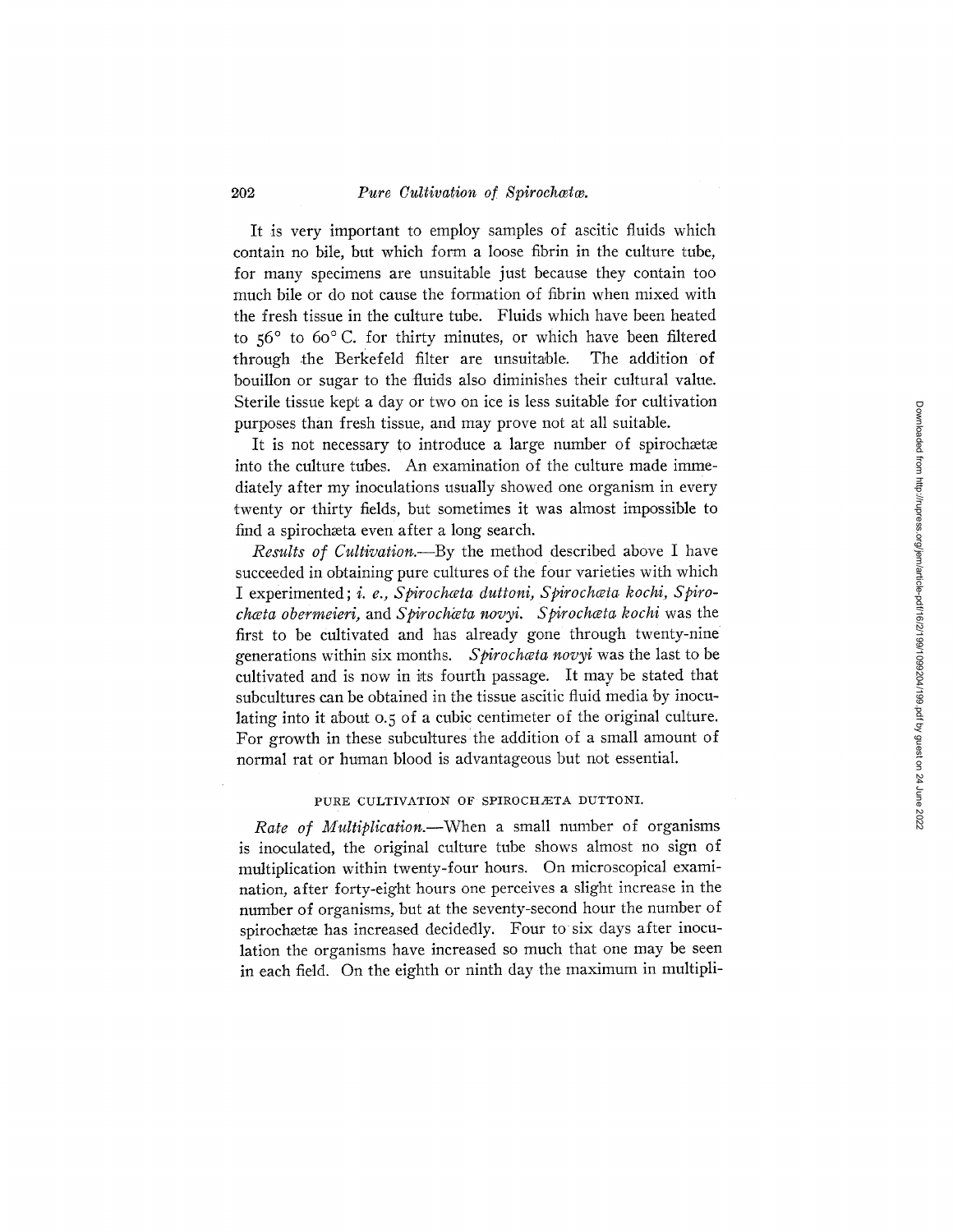cation is reached, and in every field many actively motile organisms may be seen singly, in chains, or in masses. On the tenth day there comes a sudden change. Not only have the spirochaetae ceased to increase, but a beginning diminution in their number may be observed. The active organisms are very few and the other spirochætæ seem to be on the verge of disintegration. The spirochætæ are seen to lose their protoplasm, and the spiral framework of the body is left bare. Many spherical bodies and irregular protoplasmic masses make their appearance. In cultures which are not covered with oil and which are more than fifteen days old it is exceptional to find an active spirochæta, but I should mention that the spirochætæ multiply somewhat more slowly and disappear also somewhat later in the tubes in which the contents are covered with paraffin oil than in the tubes containing no oil.

At  $15^{\circ}$  C. no multiplication takes place and the organisms undergo degeneration very promptly. No growth is obtainable in an atmosphere of hydrogen or *in vacuo.* 

*Effect upon the Culture Media.--Apparently* there is no visible alteration in the culture media in which the spirochatae are rapidly multiplying. The tissue may look somewhat paler, but no coagulation of the fluid (ascitic or hydrocele) takes place, and no odor is produced by the growth.

*Transplantations.*—Subcultures can be made at any time between the fourth and ninth days. It is not advisable to make the subinoculations earlier than the fourth day or after the culture has passed its period of maximum growth. By using about 0.5 to I cubic centimeter of the culture any number of successive transfers (so called passages) may be obtained. It is extremely important that no bacterial contamination should occur, because the simultaneous growth of certain cocci or bacilli causes the spirochata to disappear from the culture.

*Morphology.*--(Figures *I* to 5.) In young cultures short forms with only two or three curves are very numerous. In the cultures approaching the maximum growth (eighth to ninth day) the length of the organisms is about that seen in normal infections. The curves are very regular and deep. The spirochaetae may be single, paired, or in chains. They are vigorously motile. They usually show a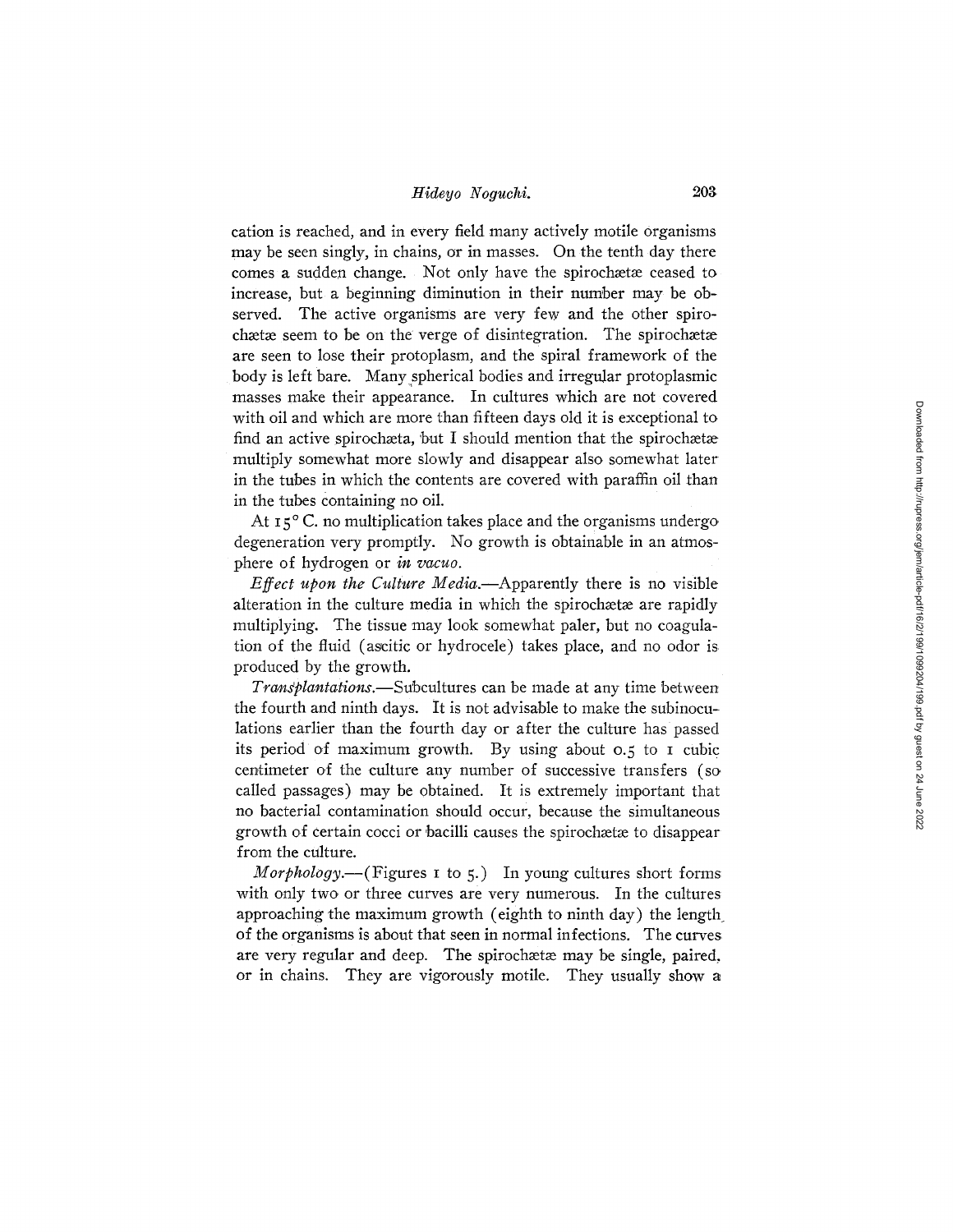long, regularly curved, delicate projection at each end of the body. In old cultures, after ten days, the spirochaetae lose their motility and the protoplasmic masses concentrate at varying points along the spiral skeleton; There are many organisms which show one or more spore-like spherical bodies attached laterally at irregular intervals (figure 2). In such old cultures there are usually many spiral skeletons entangled or embedded in granular protoplasmic remains (figure  $\zeta$ ). But even in these old cultures a few active spirochaetae are occasionally met with. Old cultures may be temporarily rejuvenated, i. e., for three or four days, by introducing into them fresh ascitic fluid and a piece of sterile fresh tissue, but degeneration that is almost complete soon follows.

It is interesting to notice that the spirochaetae grown under a layer of paraffin oil are somewhat thinner than those grown in-the absence of oil.

*Mode of Division.*—(Figure 4.) In luxuriantly growing cultures it is difficult to decide whether the spirochaetae undergo longitudinal or transverse division, as they are usually seen in pairs or • chains, united to each other 'by a thin filament. Their general appearance suggests transverse fission, but no undoubted instance of transverse division has thus far been observed. At the same time there are always a few instances of unmistakable longitudinal division. Moreover, I have repeatedly found cultures in which, probably due to certain unfavorable conditions, almost every organism showed partial longitudinal division. When these organisms were watched for some time under the dark-field microscope, the process .of longitudinal division could be observed.

*Pathogenicity.--gpirochceta duttoni* cultivated *in vitro* remains infectious for rats and mice. I have been able to infect rats and mice with cultures that were in their ninth passage, and as far as the severity of the infection is concerned no difference has been seen between that caused by cultures and that caused by inoculating blood obtained from infected animals. But, as will be pointed out when *Spirochata kochi* is discussed, it is possible that a diminution in the virulence may yet be observed when the number of passages has become sufficiently large.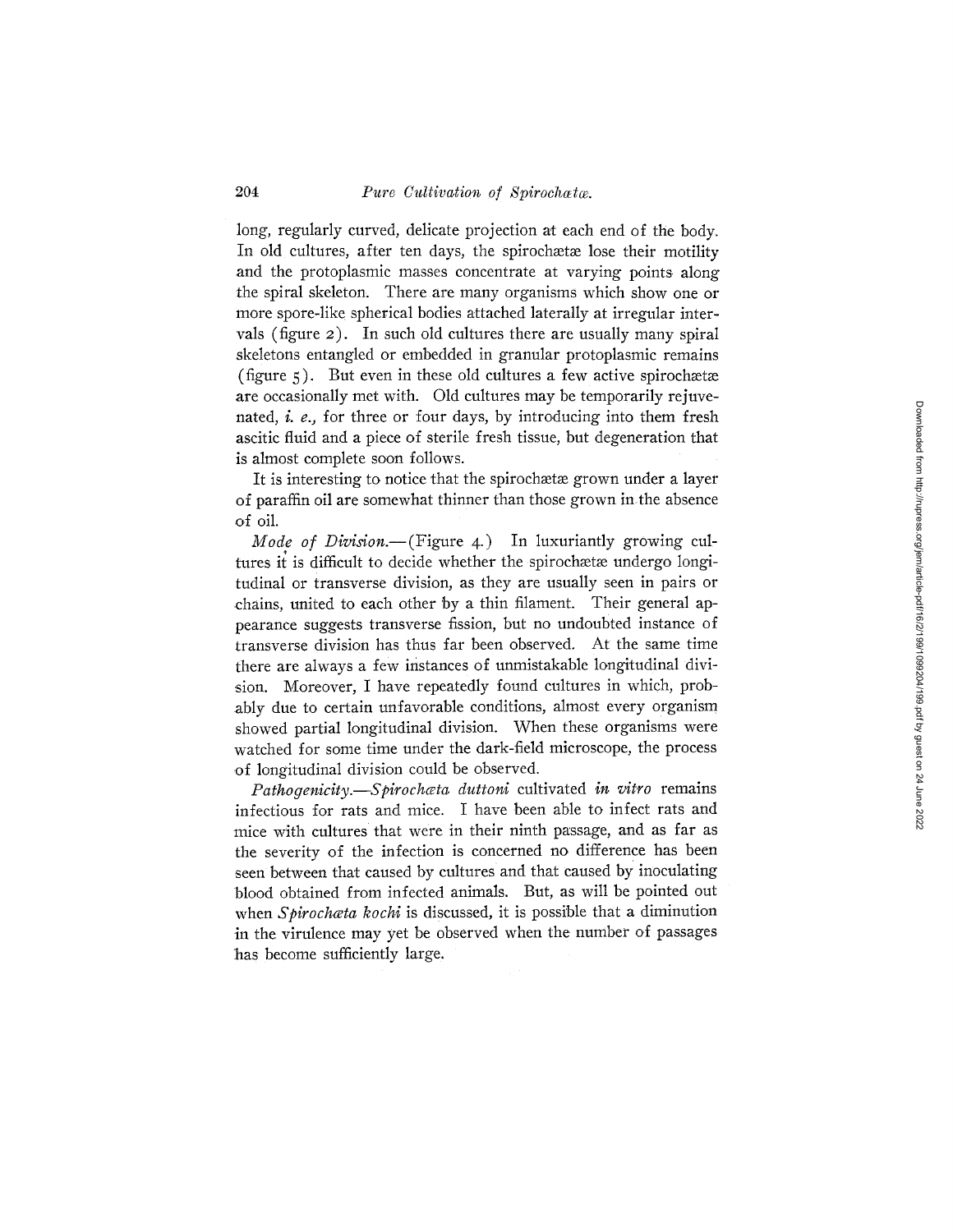## PURE CULTIVATION OF SPIROCHÆTA KOCHI.

Spirochata kochi is the first variety of the spirochata of relapsing fever that was successfully cultivated by me. In most respects it is very similar to Spirochata duttoni. Spirochata kochi has been growing *in vitro* since February, 1912 , and by renewing the cultures règularly every week no difficulty has thus far been experienced in keeping the culture growing. As a rule, the maximum growth is reached on the ninth day. As in the case of *Spirochata duttoni*, no visible alteration of the media results from the growth and there is no perceptible odor at any period of its cultivation. Morphologically (figures 6 to II) it is almost indistinguishable from *Spirochata duttoni* except that it is possibly a trifle thinner than the latter. It divides longitudinally and possibly also transversely.

*Pathogenicity.--Spirochceta kochi* cultivated *in vitro* retained for several passages all its usual virulence and killed rats and mice fairly constantly, but when tested after the tenth passage *in vitro* it no longer killed these animals. In the rats and mice that had been inoculated, spirochætæ developed in large numbers, but their appearance was delayed to the third or fourth day. The sixteenth passage also caused an infection in these animals, but was apparently less virulent than the tenth passage. From this it appears that the virulence of these organisms is being gradually attenuated by prolonged cultivation *in vitro.* The fourth passage of the culture failed to infect rabbits, guinea pigs, cats, dogs, a chicken, or a *Macacus rhesus* monkey.

#### PURE CULTIVATION OF SPIROCHÆTA OBERMEIERI.<sup>16</sup>

*Spirochceta obermeieri* multiplies more rapidly in cultures *in vitro*  than *Spirochceta duttoni or Spirochceta kochi.* Within twenty-four hours there is a decided increase in the number of organisms in the culture and the maximum growth is usually reached on the seventh day, when every field shows several spirochætæ. The decline commences after the seventh day, and within the next two days degeneration sets in. Under the cover of paraffin oil the organisms grow more slowly and remain active for a day or two longer than. in the tubes containing no oil.

~ Synonymous with *Spirochceta recurrentis.*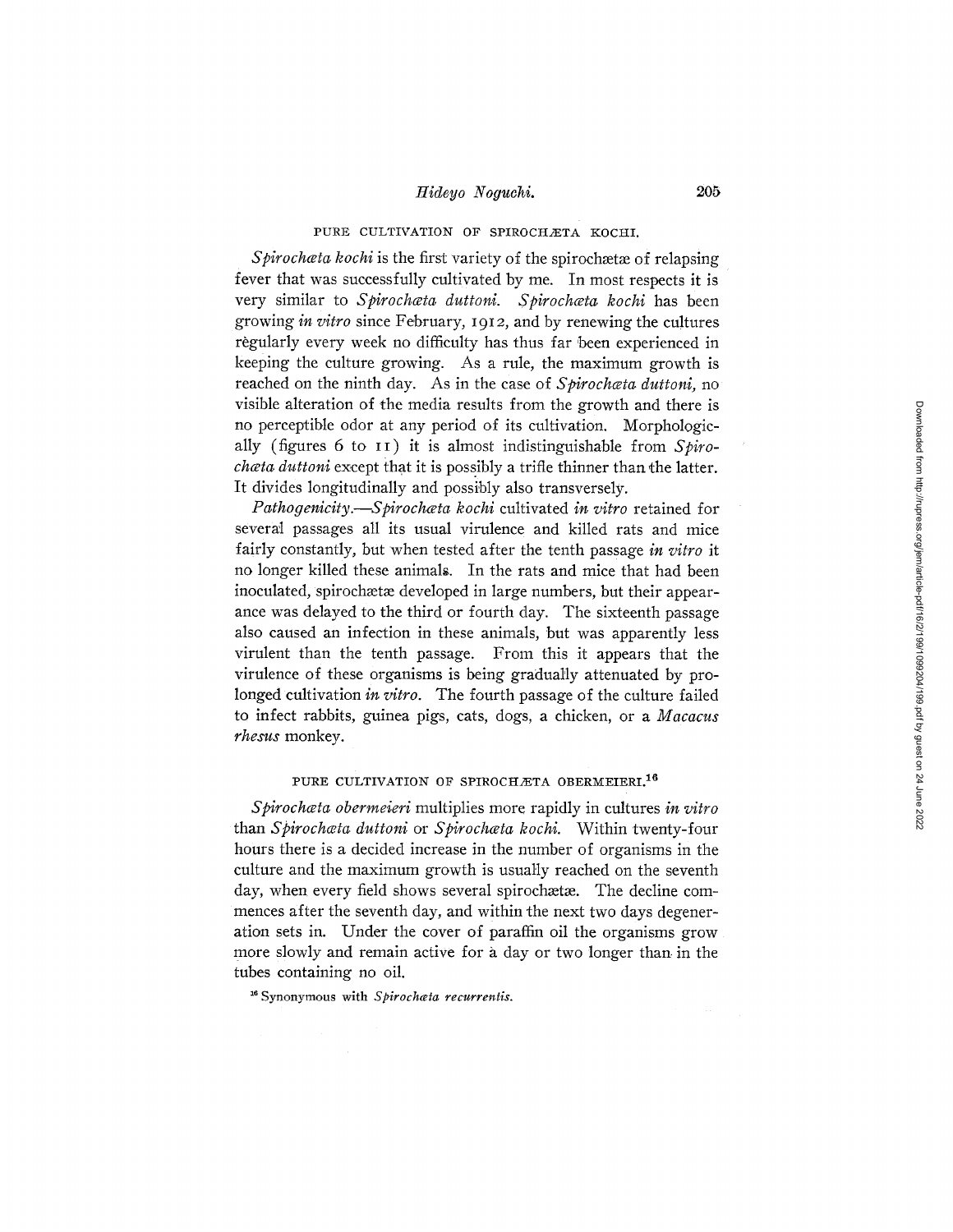*Transplantations.--Successful* subcultures are best obtained by inoculating new media with about one cubic centimeter of a culture that has shown active growth for three to four days, although a culture at the height of its growth (seventh day) can also be used.<sup>17</sup> I have found it always advantageous to provide two series of tubes, --one with and the other without the paraffin oil layer, because not infrequently the growth is more abundant and vigorous in one than in the other of these two series. I have been unable to determine the cause of this irregularity, but there is no difficulty in continuing the .cultivation if both conditions are provided. No growth takes place at room temperature.

*Morphology.*—(Figures 12 to 17.) In young cultures (not older than three or four days) there are, besides the active specimens of average length and width, numerous very motile short organisms which show only two or three curves. Among these forms one frequently encounters the skeletons of degenerated organisms, which were no doubt introduced into the culture with the inoculation material and died afterwards. In regard to their general appearance there is a striking contrast between the spirochætæ found in the blood of an infected mouse or rat and those seen in young cultures. The former are quite regular in their curves and length. The cultivated organisms are usually irregularly wavy and shorter. The movements are similar in both; at one time there is a serpenfine forward movement and at other times there are violent lateral vibrations which involve the middle portion of the body and both ends. In older cultures (six or seven days) the lengths of the organisms are more uniform and approach the standard observed in specimens from the blood, but the curves are still shallower and more irregular. The organisms may be entangled in large masses or may be found in pairs or in chains (figure 14). Some specimens have blunt ends to which a mass of minute refractive granules are attached (figure 16). In this stage every organism is actively motile.

The cultures which have just passed their maximum growth enter a period of decline or degeneration. These cultures contain num-

<sup>17</sup> The addition of several drops of fresh, undefibrinated, normal rat blood favors the growth decidedly.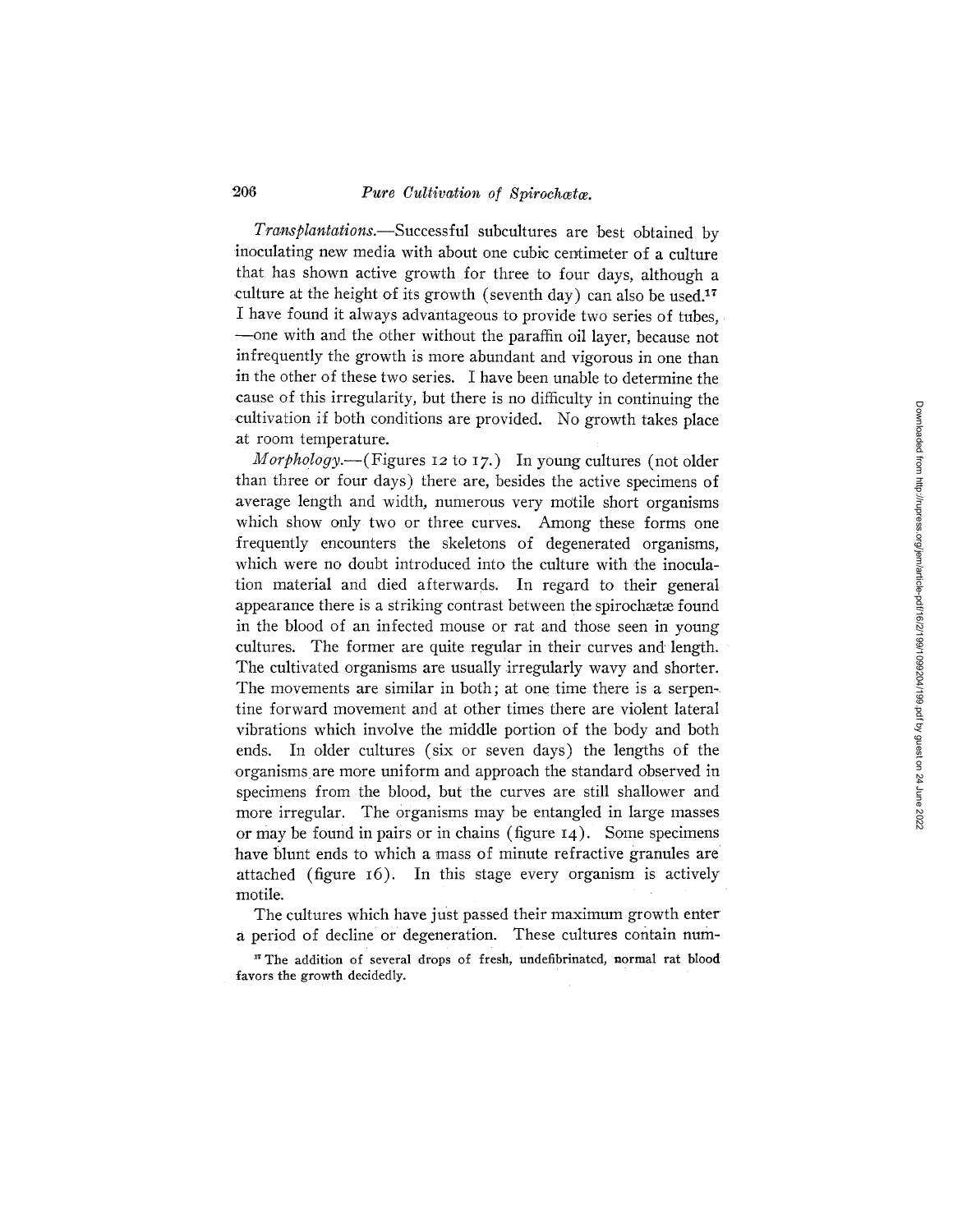erous motionless forms which have irregular concentrations of protoplasm at various portions of the spiral skeleton. To many organisms are now attached one or more spherical bodies measuring about o.7 of a micron in diameter and resembling spores. These bodies are, however, not within the protoplasm, but are attached to the sides of the spirochaeta. Free spherical bodies may also be found. There are many skeletons of spirals which show no longer any masses of protoplasm. Sometimes these degenerated forms are closely bound together by a mass of granular protoplasm that varies in size and form. Occasionally quite normal active spirochætæ are seen.

If left alone the degenerative changes just described proceed rapidly and within three or four days almost no spirochætæ with protoplasm can be found. On the other hand, if fresh tissue and ascitic fluid are added, one can rejuvenate these cultures for two to three days, but under these conditions the vigor of the multiplication is limited and feeble.

*Mode of Division.*--(Figure 15.) In pure cultures *Spirochata obermeieri* multiplies by longitudinal division, and possibly also by transverse fission. The longitudinal division occurs in almost every organism whether it be single, paired, or in a chain, and irrespective of the length of the spirochæta. As stated already, the spirochætæ .cultivated *in vitro* are less curved than those found in the blood. They are usually somewhat broader, especially when showing longitudinal division. The organisms which are about to divide are somewhat less vigorously motile. The first sign of division is the .appearance at any part of the organism of a short narrow cleft parallel to the axis of the spirochesta. Within a few seconds another short cleft comes into view at some distance from the first one; then, after short intervals, a third and fourth cleft are seen. The .organism now appears as if its two halves were connected with each other by several protoplasmic bridges of varying width. At the same time each of the halves begins to jerk in a peculiar way, the movements of the halves being alternately in opposite directions, The positions of the several clefts change, one taking the place of another. The fluid character of the protoplasmic bridges which ~connect the two halves is thus suggested. Finally two clefts fuse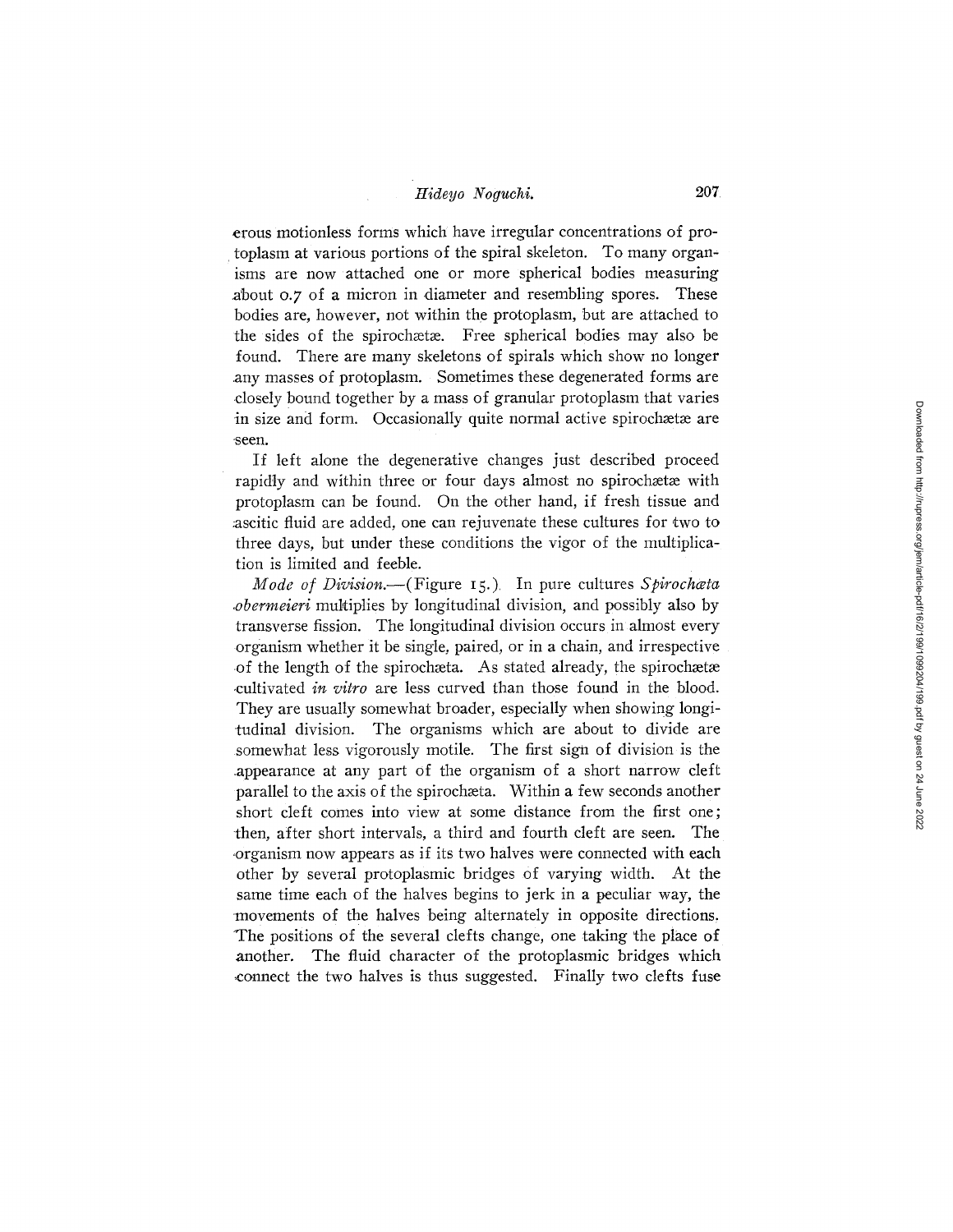together into a longer cleft, and into this a third and fourth cleft are gradually merged. The organism is now split into two parts, except for the extremities, which in time divide completely. Thus two spirochætæ are formed from one, and, as a rule, one of them dashes away immediately. In some instances the newly formed daughter cells are held together by a thin filament. On the other hand, a transverse division seems also to occur. This mode of division may be indicated by the presence of two or more organisms joined together by a thin filament. It frequently happens that the length of one member of the pair of spirochaetae thus connected is much greater than the other. This appearance suggests that the pair was formed by the transverse division of a longer individual. Nevertheless, the frequency of the occurrence of the transverse fission in culture must be less than that of longitudinal division, because the latter can be seen in any multiplying culture, while an absolutely convincing case of the former has not been observed by me.

*Pathogenicity.--The* culture of *Spirochceta obermeieri* retains its virulence for rats and mice as was proved by the results of inoculating these animals with the seventh passage *in vitro*. Whether or not the virulence may gradually become attenuated after the cultivation has been continued for a long time will have to be determined later.

## PURE CULTIVATION OF SPIROCHÆTA NOVYI.

This variety is now recognized as a distinct species, chiefly through the studies of Fraenkel, Schellack, Uhlenhuth and Haendel, and others. Their conclusions are based upon immunity phenomena, although certain morphological peculiarities are also pointed out. It was first noticed by Schellack that Spirochata novyi resembles *Spirochata obermeieri* more closely than it does the African varieties, but it is somewhat thinner than the *Spirochœta obermeieri*.

Norris, Pappenheimer, and Flournoy, as well as Novy and Knapp,<sup>18</sup> observed a certain multiplication of this organism in citrated blood kept at body temperature, but a second transfer

<sup>18</sup> In their early articles this variety was dealt with as *Spirochata obermeieri*, as there was still no differentiation established between these two species. Schellack in 1908 was the first to give this organism the name of *Spirochata novyi* and separate it from the obermeieri.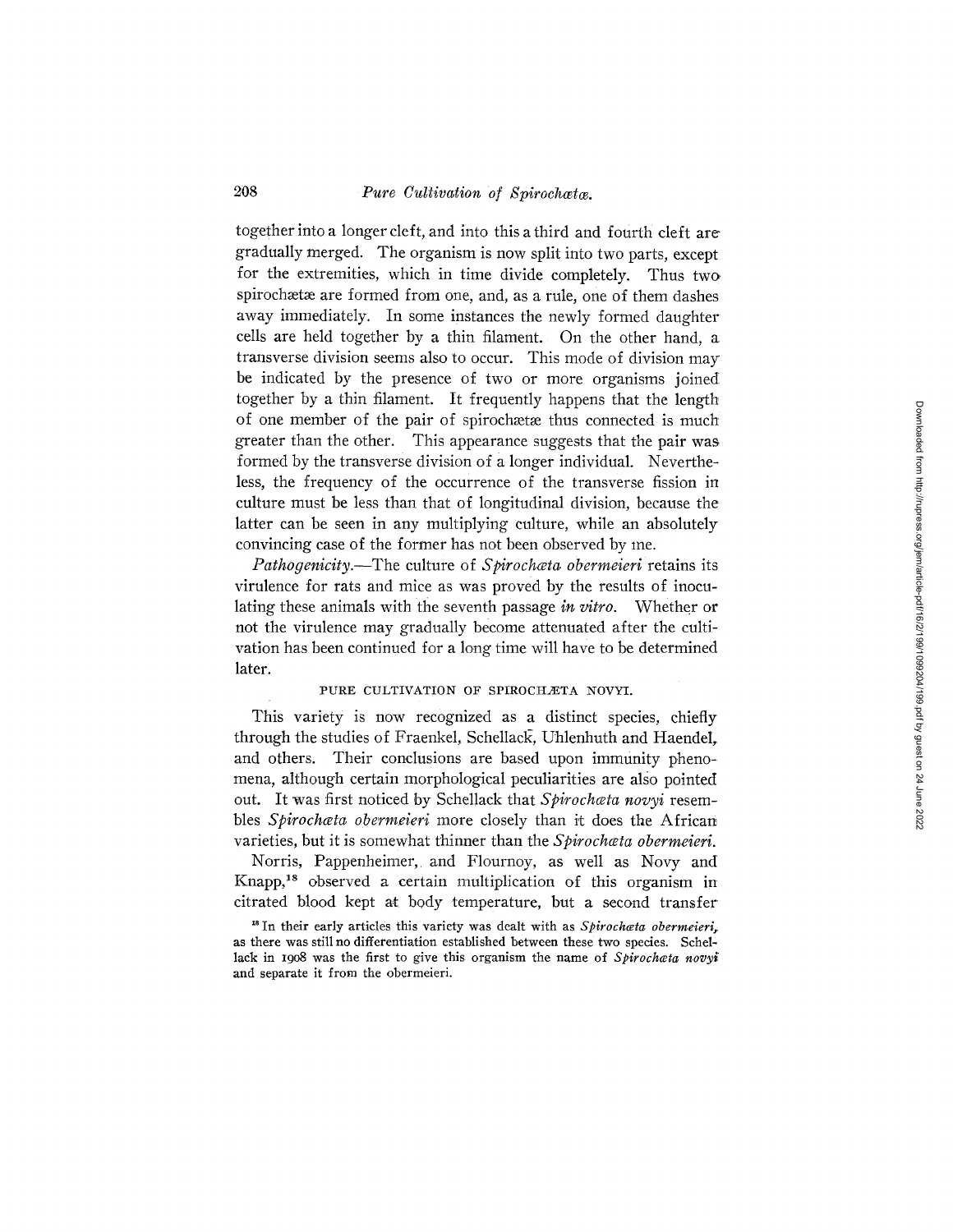showed no further growth. Briefly stated, no culture in the strict sense of the term was obtained.

In my experiment I obtained a growth of this organism in the same kind of medium as that in which the other three strains were cultivated. I have, however, experienced more difficulties with this variety than with the rest, but have at last succeeded in getting it to grow *in vitro*. It is now in its fourth passage.<sup>19</sup>

The general characteristics (figures 18 to 21) of the culture are almost identical with those of *Spirochata obermeieri* except that the novyi is somewhat thinner than the latter. It shows longitudinal division as well as forms suggestive of transverse division. Up to the present the virulence of the organism growing *in vitro* is comparable to that of the spirochaetae contained in the blood of infected rats and mice.

### SUMMARY.

I. A method for the pure cultivation of *Spirochceta duttoni, Spirochcta kochi, Spirochveta obermeieri,* and *Spirochceta novyi* is described in this paper. *In vitro* these strains reach their *maximum*  growth after seven, eight, or nine days at  $37^{\circ}$  C. For their multiplication they require the presence of a piece of fresh sterile tissue and a body fluid capable of forming a loose fibrin with the tissue. The presence of some oxygen seems indispensable for their growth, :since they fail to grow in an atmosphere of hydrogen or *in vacuo.*  No growth was obtained at room temperature.

2. From cultures that show a good growth subcultures can be made and the growth can be kept up in this way for many passages.

3. The pathogenicity of these organisms is not lost by cultivation, although there is a tendency for the virulence to become attenuated ,after growth *in vitro* has continued for a long time.

4. Longitudinal division has been observed and was followed amder the dark-field microscope in fresh preparations from cultures. It occurs in all the species irrespective of the length of the organism. 'Transverse division seems also to occur, but I have not yet observed the entire process.

<sup>19</sup> A more vigorous growth in subcultures can be obtained by adding several drops of fresh, undefibrinated, normal rat blood to the media.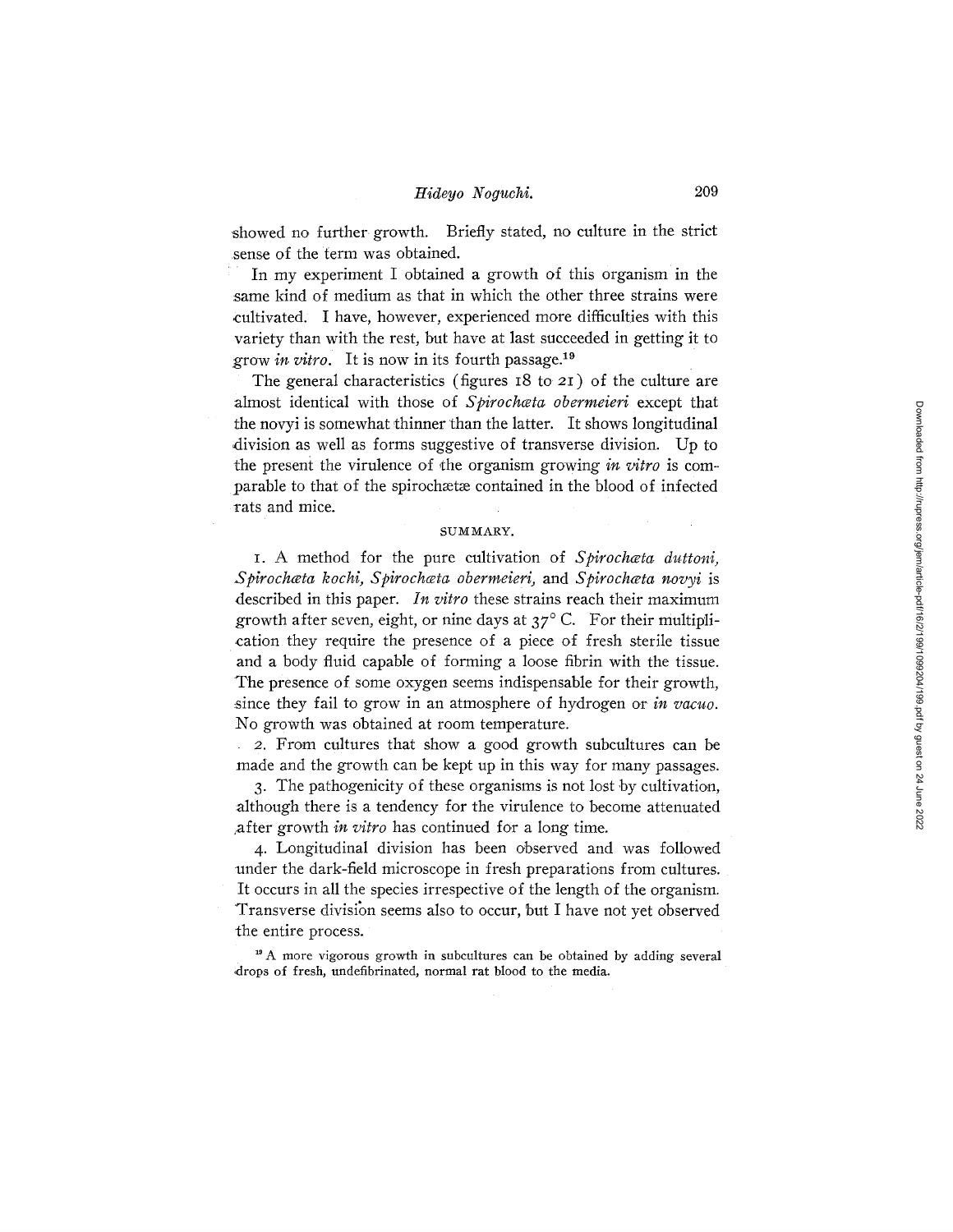#### EXPLANATION OF PLATES.

#### PLATE 19.

Series A.-Schematic reproductions of the spirochaetae under the dark-field microscope.

FIGS. I to 5. Different stages of growth of *Spirochceta duttoni* in pure culture. Fig. I, young forms; Fig. 2, average forms with spore-like bodies in one of the spirochaetae; Fig. 3, a mass of spirochaetae; Fig. 4, longitudinal division; Fig. 5, degeneration forms.

FIGS. 6 to II. Different stages of growth of *Spirochwta kochi* in pure culture. Fig. 6, young forms; Fig. 7, average forms; Fig. 8, spirochaetae with sporelike bodies; Fig. 9, an entangled mass of the spirochaetae; Fig.  $I_0$ , longitudinal and transverse division; Fig. II, degeneration phase.

FIGS. 12 to 17. *Spirochceta obermeieri* in pure culture. Fig. 12, young forms; Fig. 13, usual forms; Fig. 14, a mass of growing spirochaeta; Fig. 15, longitudinal and transverse division; Fig. 16, blunt forms with granulation; Fig. 17, degeneration phase.

FIGS. 18 to 21. *Spirochcta novyi* in pure culture. Fig. 18, young forms; Fig. 19, average forms; Fig. 20, longitudinal and transverse division; also a few spore-like bodies; Fig. 21, degeneration stage.

#### PLATE 20.

Series B.-Microphotographs of the spirochaetae from the preparations fixed in sublimate alcohol and stained for twelve hours with the Giemsa solution. X I,I00.

FIGS. 22, 23, and 24. *Spirochata duttoni* from pure cultures (fourth generation). Fig. 22, average forms; Fig. 23, one long and two short forms; Fig. 24, an entangled mass.

FIGS. 25 and 26. Spirochata kochi from pure cultures (twenty-fourth generation). Fig. 25, young forms; Fig. 26, near the time of decline (tenth day).

FIGS. *27,* 28, *29,* and 30. *Spirochceta oberrneieri* from pure cultures (fourfl generation). Fig. *27,* an average and a small form; Fig. 28, a doubled-up form; Fig. 29, entangled spirochaetae near the time of decline (eighth day); Fig. 30, a peculiar form consisting of partially fused spirochaetae, probably a result of imperfect longitudinal division in succession. This often occurs in a less favorable culture medium. It is not an artifact produced during the fixation, because it can be seen in a fresh preparation under the dark-field microscope; each individual of the mass is actively motile.

FIGS. 31 and 32. Spirochata novyi from pure cultures (fourth generation). Fig. 31 shows the average forms, and Fig. 32 shows a doubled-up specimen.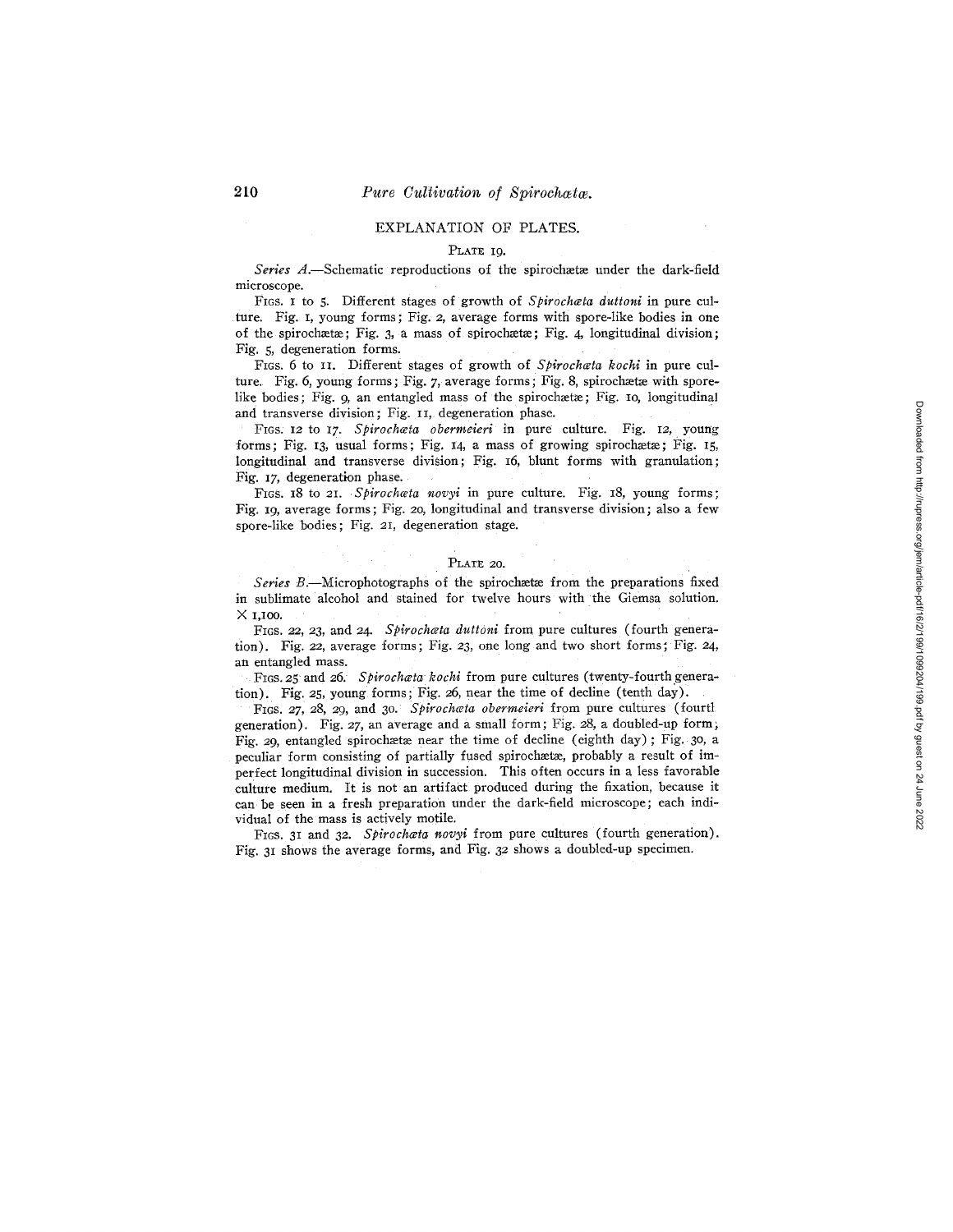THE JOURNAL OF EXPERIMENTAL MEDICINE VOL. XVI. PLATE 19.